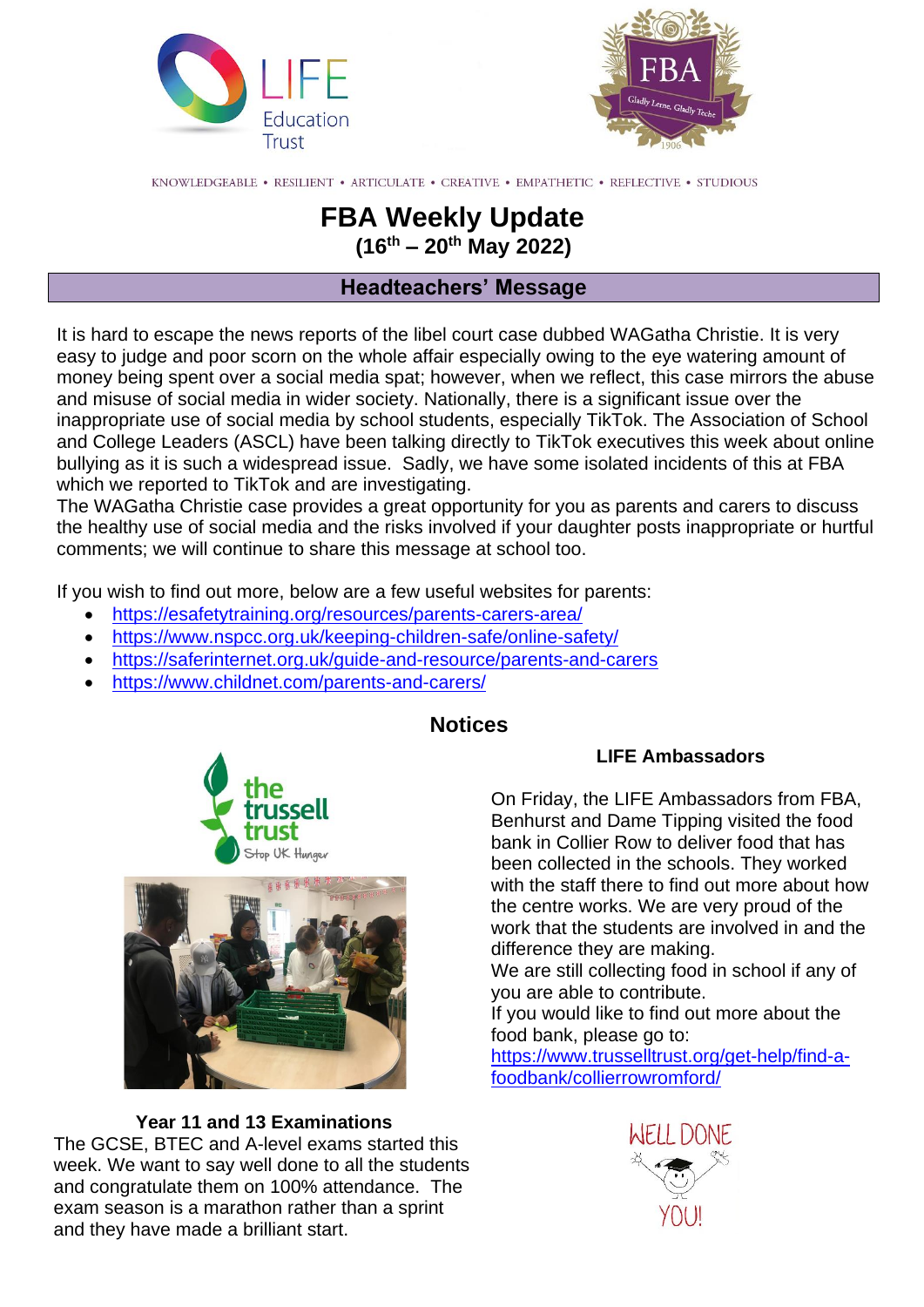### 6<sup>th</sup> Form Leadership





It is an FBA tradition that the incoming 6<sup>th</sup> form leadership team host an afternoon tea to say thank you to the outgoing team. It was an absolute delight and lots of fun to attend the Big Game Night which saw the teachers take on the students in a wide variety of games and quizzes including Family Fortunes, a music quiz and a Mr and Mrs style quiz.

We are pleased to announce that the teachers were triumphant and in no way bent the rules in order to win  $\heartsuit$ 



A huge thank you to the Year 13 leadership team for all they have done to support the students and the school. We also want to thank the new leadership team for a fab event and we are really excited about your plans for the year ahead.





#### **This week's inspirational woman is Elsa James**

Elsa James, 51 is an artist from Essex who is taking on the 'Essex Girl' stereotype and currently has an art show at the Firstsite Gallery in Colchester. She described her current project - Black Girl Essex - "as an exploration of being black in Essex".

Speaking to BBC News, Southend-based Ms James said one of the driving forces of Black Girl Essex was her own feelings about being black and living in Essex. "I came to a point where I realised I was actually a bit ashamed of saying, especially to folks in London, that I lived in Essex," she said. "And coupled with Essex as a county that is looked down upon and the Essex girl stereotype which we all know about."

"It was a stigma for me and I wanted to explore that and to find out what other black folks felt like living here. Through this residency I would like to have those conversations."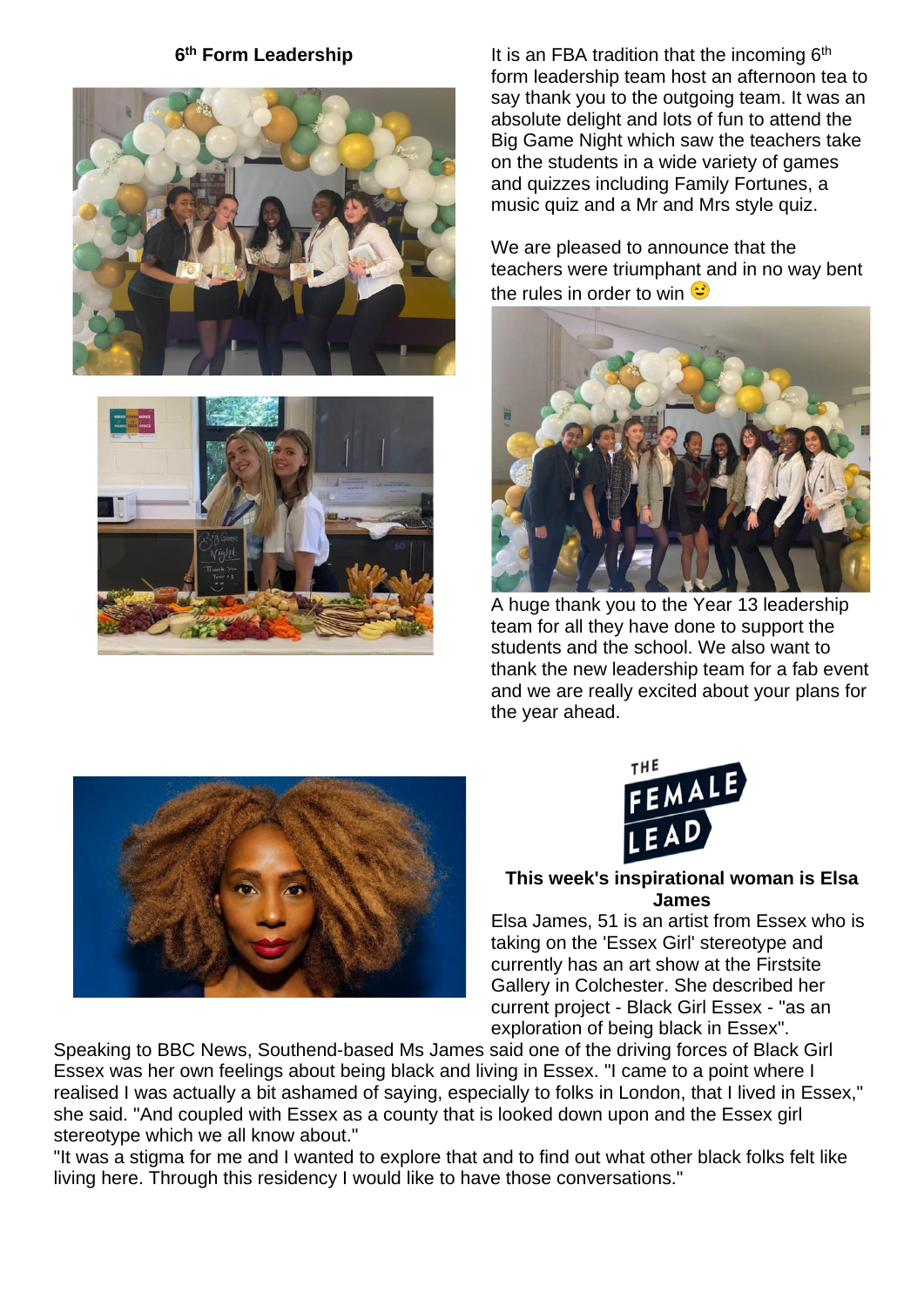### **Enrichment and Extra-curricular activities**





A huge thank you to Mr Wheadon for months of work securing the funding and organising the trip and for Miss Smyth for supporting him over the past week.



**Language of the Month** for May is **Polish.**

Poland's national symbol is the White Eagle. According to legend, the White Eagle emblem originated when Poland's legendary founder Lech saw a white eagle's nest. When he looked at the bird, a ray of sunshine from the red setting sun fell on its wings, so they appeared tipped with gold, the rest of the eagle was pure white. He was delighted and decided to settle there and placed the eagle on his emblem.

He also named the place Gniezdno (currently Gniezno) from the Polish word gniazdo ("nest").

### **Railway and Engineering Club – Visit to Germany**

This week, students from Years 8, 9 and 10 travelled to Germany as part of the International School Exchange Programme which is led and funded by the Department for Education and the British Council. They spent time with students at our partner school Marienschule and visited a wide variety of places such as Planetenlehrpfad – a scaled down version of the Planets of the Solar system; the Deutsches Museum and a UNESCO World Heritage site in Essen

Students from Bonn University Physics Faculty organised a "Physics is Fun" presentation and activities including the Can Crush; Flame Tornado; Angular Momentum with a Bicycle Wheel; Firing a Gauss Gun; Tyndall's Light Scattering in Milk and, to finish, the Water Bottle Rocket.

The students also found some time to visit the HARIBO shop in Bonn where Tangfastic and Starmix were born!



| Hello          | Cześć           |
|----------------|-----------------|
| Goodbye        | Do widzenia     |
| Good morning   | Dzień dobry     |
| Good afternoon | Dzień dobry     |
| Yes            | Tak             |
| No             | <b>Nie</b>      |
| Thank you      | <b>Dziękuję</b> |
| Please         | Prosze          |
| Well done      | Dobrze          |